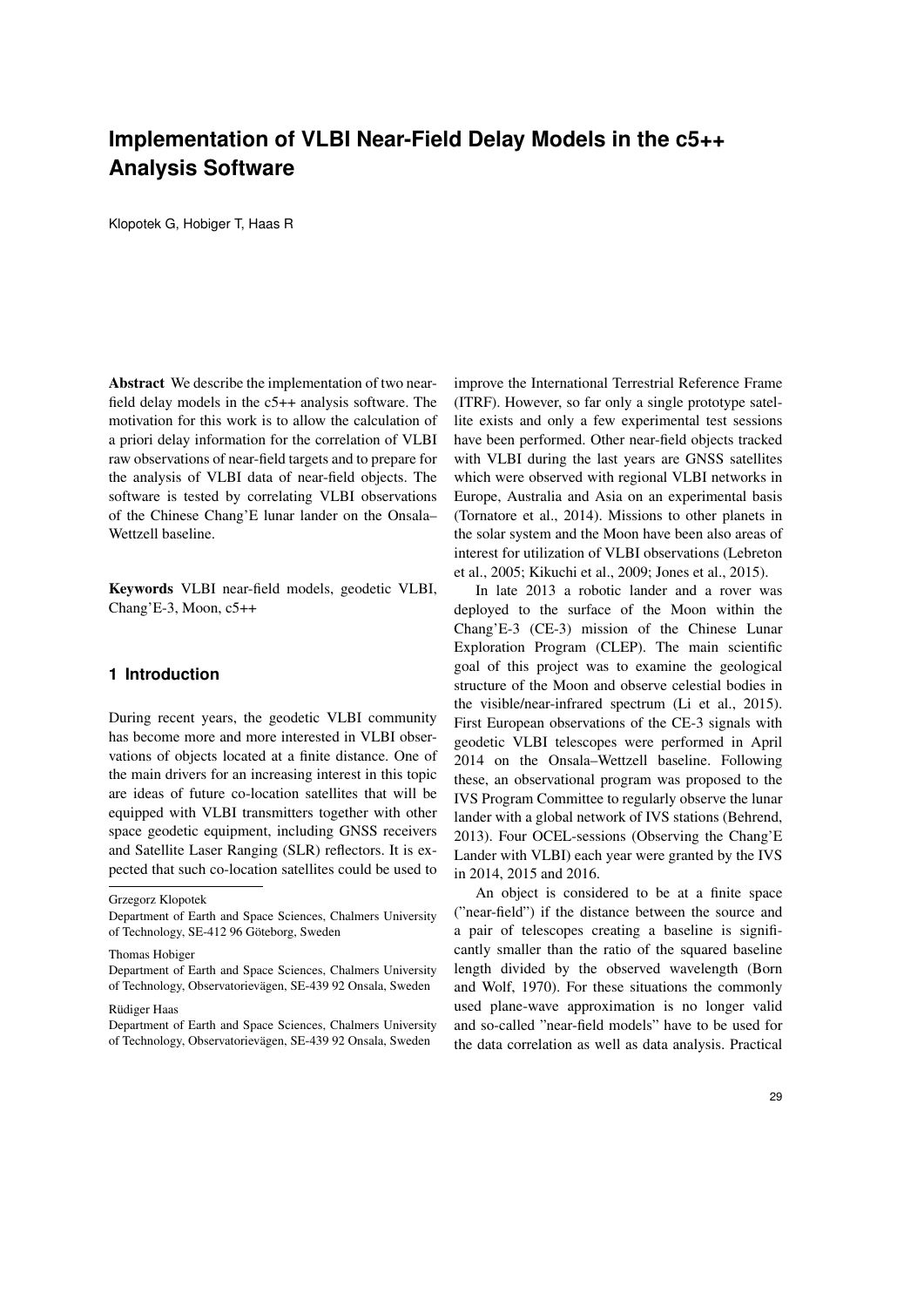approaches for the computation of VLBI near-field delays can be found e.g. in Moyer (2000), Klioner (2003), Sekido and Fukushima (2006) or Duev et al. (2012). However, there is a lack of comprehensive comparison of these models, in particular the latter two approaches which are used in VLBI spacecraft tracking. Therefore, we present their brief comparison using delays from both approaches computed in the c5++ analysis software (Hobiger et al., 2010) for the target source located on the surface of the Moon. Moreover, we use the two aforementioned models for correlation of observations of the Chang'E-3 lander carried out in April 2014 during a test experiment at the Onsala Space Observatory and at the Geodetic Observatory Wettzell. In addition, we highlight the role of the c5++ analysis software in the processing pipeline of lunar VLBI data with the main aim of obtaining multi-band group delay observables. Finally, we formulate the outlook concerning observations to artificial radio sources on the Moon through the use of the VLBI technique.

# **2 Method & Data**

First European test observations to the Chang'E-3 lander were carried out on April 8, 2014, at the Onsala Space Observatory and at the Geodetic Observatory Wettzell. The test session LUN04b consisted of 2 hours of lunar observations with scans of 15 second length when observing the lunar lander signal. Three blocks of observations to natural radio sources were included in the schedule, using a frequency setup with four Sand X-band channels each of 8 MHz bandwidth. For the lunar lander observations, the strong X-band signal of the Chang'E communication channel was observed, also with 8 MHz bandwidth. In this test session no DOR-tones were observed.

Data gathered during this experiment were correlated at the Onsala Space Observatory using the DiFX software (Deller et al., 2007). A simplified flowchart of the processing pipeline used in this study is depicted in Fig. 1. Manually created VLBI experiment (VEX) files were used to produce inputs to the mpifxcorr utility. After correlation, the resulting DiFX output files were converted to Mark4 format so that the Fourfit program could be used for fringe fitting.

Theoretical VLBI delays can be computed by default in the DiFX environment with the *calcif* tool that produces so-called "IM" (interferometer model) files containing VLBI delays expressed in polynomial form. However, *calcif* only includes a VLBI far-field models and thus is not suitable for lunar observations. Instead the *difxcalc* tool could be used, since it also includes VLBI near-field models. An alternative approach followed in this study is to use c5++ to replace the farfield model delays by near-field model delays.

For the LUN04b experiment data correlation was carried out using theoretical delays from the c5++ analysis software. This program is mainly utilized in the analysis of VLBI, SLR and GNSS data (Hobiger et al., 2014, 2015). However, a recently developed module was used to include a priori VLBI near-field delays into correlation process of this session. This was achieved by replacing the default delay polynomials in the IM files by those computed from the c5++ software which can provide near-field delays in accordance to the models described by Sekido and Fukushima (2006) and Duev et al. (2012). In  $c5++$ , VLBI delays or delay polynomials of a given degree can be computed using the spacecraft state vector in the body-fixed reference frame of a planet or the Moon (Archinal et al., 2011). The latter requires information from JPL's ephemeris files (Folkner et al., 2009). In case of satellites, NASA/NORAD Two-Line Elements (TLE) data or Multi-GNSS Experiment (MGEX) orbit products can be used to calculate position of objects either in ITRF or ICRF.

The aforementioned analysis software supports transformation of object's state vectors and reference points of telescopes to the Barycentric Celestial Reference System (BCRS) in which computed difference of reception times at both stations is expressed in the barycentric dynamical time (TDB) (Sekido and Fukushima, 2006). The conversion of the computed delays to the time-scale at observing stations is also supported in the c5++ software.

Delay differences between the near-field models described in Sekido and Fukushima (2006) and Duev et al. (2012) during a period of 30 days for an object located on the lunar surface are presented in Fig. 2.

For short baselines such as ONSALA60– WETTZELL, the delay differences show a variation on the level of tens of picoseconds, see Fig. 2 . This level of disagreement tends to scale with the increasing distance between VLBI stations.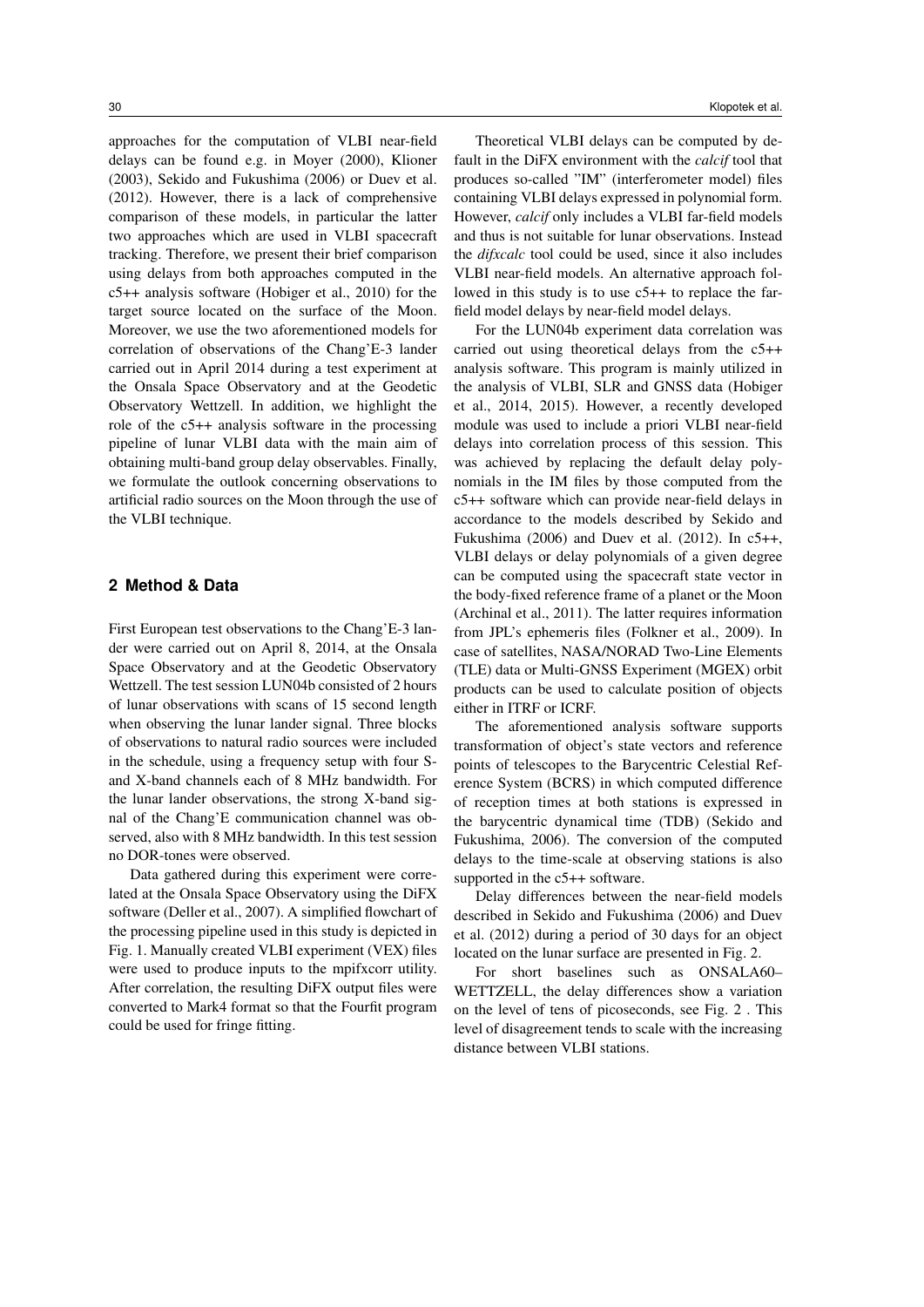

**Fig. 1** Simplified schematics of the VLBI data correlation with DiFX using the common processing chain supplemented by the c5++ analysis software. After the DiFX processing is finished, the program Fourfit program can be used for fringe-fitting.



**Fig. 2** Delay differences for a period of 30 days computed with the c5++ analysis software for a stationary object located on the Moon (44.12 N, 19.51 W) using the models of Sekido and Fukushima (2006) and Duev et al. (2012). No technique-specific, atmospheric nor tidal effects contributing to the VLBI delays have been considered here.

For intercontinental baselines such as KOKEE– NYALES20 the delay differences reach up to hundreds of picoseconds at several epochs during the considered period. Conclusions on the origin of such large discrepancies and pattern cannot be made at this stage and further investigations are needed, both in terms of baseline length and configuration as well as distance and type of the tracked source.

# **3 Results**

Correlation of VLBI observations of the communication channel of the Chang'E lunar lander using the processing chain presented in Fig. 1 was carried out for session LUN04b twice, each time applying a different near-field delay model. Results from the fringefitting with Mk4/DiFX Fourfit for a single scan on the ONSALA60–WETTZELL baseline are shown in Fig. 3

Almost identical single band delay values were obtained in the two runs. The difference between the estimated single band delays is a few ps. The signal to noise (SNR) as well as the mean amplitude values of the cross-correlated signal are almost identical. A slope of the correlator phase and amplitude w.r.t. time for a single reference frequency of 8491.98 MHz is not seen on the plot.

# **4 Conclusions and Outlook**

In this study we compare a priori VLBI delays for the target source on the Moon that were computed using two near-field models commonly used in VLBI spacecraft tracking. In addition, we present results of data correlation from the test observations of the Chang'E-3 lander located on the surface of the Moon. We also describe the role of the c5++ analysis software in correlation of VLBI data. Near-field delays calculated in c5++ for the source on the Moon using approaches described in Duev et al. (2012) and Sekido and Fukushima (2006) differ at the level of tens of picoseconds for the shorter baselines (< 2000 km). However, this fact did not affect the obtained delays on the ONSALA60–WETTZELL baseline in a significant manner. Differences between delays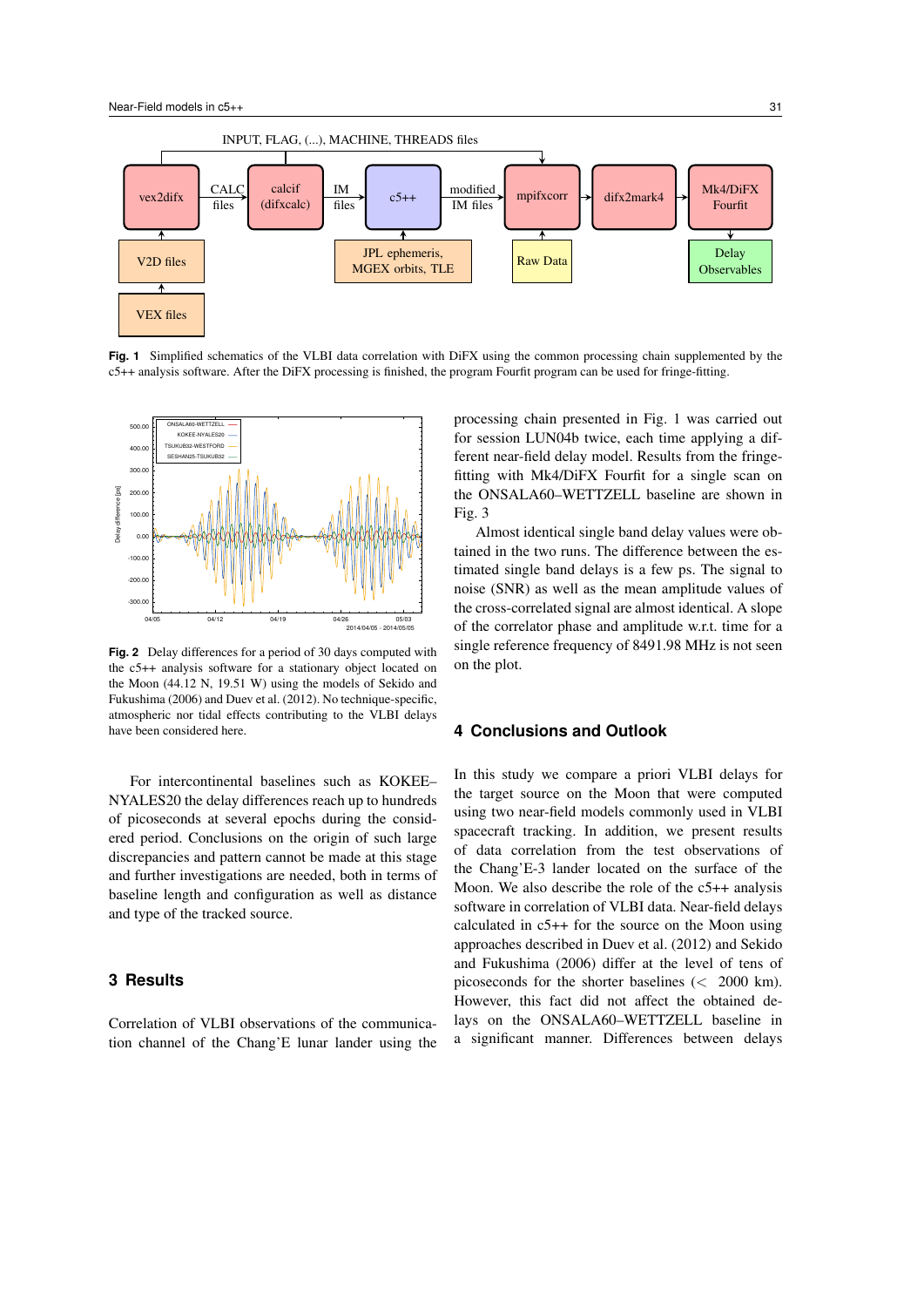

**Fig. 3** Fringe-fitting results for the X-band carried out in the Mk4/DiFX Fourfit ver. 3.11 using VLBI near-field models described in Duev et al. (2012) (left) and Sekido and Fukushima (2006) (right) on the ONSALA60–WETTZELL baseline. A priori delay polynomials for the DiFX correlation were determined with the c5++ analysis software and then fed into IM files for DiFX.

from both models tend to scale with the distance between stations and they can reach up to 300 ps at some epochs on intercontinental baselines such as TSUKUB32–WESTFORD. This needs to be investigated in the future. Moreover, the correlation of lunar observations on intercontinental baselines using these two theoretical models could also be beneficial for such a comparison.

No major problems related to the correlation and fringe-fitting processes have been identified. The high SNR and amplitude values obtained on the ONSALA60–WETTZELL baseline indicate that the observation time of the Chang'E-3 lander could be decreased in this case in order to schedule more lunar observations within the same session.

Incorporation of the c5++ analysis software into the data correlation chain described here allowed us to identify numerical issues, correct bugs concerning calculation of VLBI delays in a finite space and develop a module capable of processing of IM files used in the DiFX software.

Our results can provide new insights into the correlation of lunar observations from previous, recent and future lunar exploration missions. Further work related to the observation of radio transmitters on the Moon is considered in order to validate the two VLBI near-field models within the c5++ environment. It is also planned to carry out simulations concerning determination of the position of an object on the lunar surface through the use of geodetic VLBI. Furthermore, we will also study optimized observation schedules dedicated for lunar observations and the potential impact of those observations on estimation of Moon and Earth-based parameters. This is thought to enable geodetic VLBI to observe and monitor artificial radio sources on the surface of the Moon.

# **5 Acknowledgments**

The authors would like to thank Dmitry Duev for his feedback concerning VLBI near-field model, as well as Alexander Neidhardt from the Technical University of Munich for providing data from lunar observations carried out at the Geodetic Observatory Wettzell.

### **References**

Archinal, B.A., A'Hearn, M.F., Bowell, E., Conrad, A., Consolmagno, G.J., Courtin, R., Fukushima, T., Hestroffer, D., Hilton, J.L., Krasinsky, G.A., Neumann, G., Oberst, J., Seidelmann, P.K., Stooke, P., Tholen, D.J., Thomas, P.C., Williams, I.P., 2011. Report of the IAU Working Group on Cartographic Coordinates and Rotational Elements: 2009.